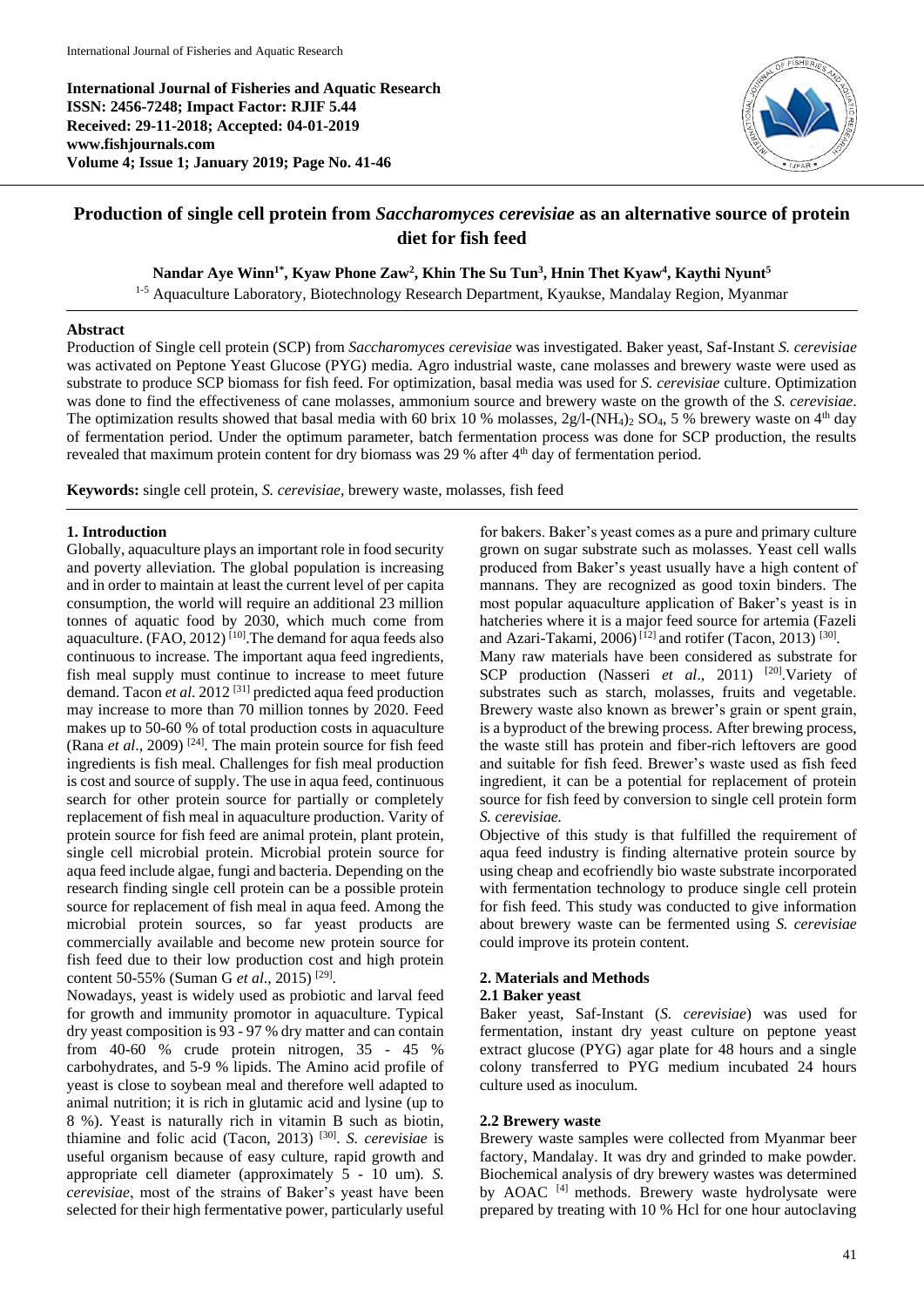at 121 °C for 30 minutes (Mondal *et al.*, 2012)<sup>[19]</sup>.

### **2.3 Molasses**

Molasses were collected from sugar factory from Mandalay Industrial Zone. Molasses filtered with no1 filter paper and make dilution with distilled water to desired brix and stored in refrigerator. Biochemical analysis of molasses was determined by AOAC<sup>[4]</sup> methods.

# **2.4 Media preparation**

The following basal media were used for this experiment. Peptone yeast extract glucose (PYG) medium: peptone - 20 g/l, yeast extract - 10 g/l, glucose - 20 g/l, used for inoculum preparation. Basal medium was used for the fermentation Dglucose - 10 g/l,  $(NH_4)_2SO_4$ - 5 g/l,  $KH_2PO_4$ - 1 g/l,  $MgSO_47H_2O - 0.5$  g/l, NaCl - 0.1 g/l, CaCl<sub>2</sub>- 0.1g/l (Dhanasekaran *et al.*, 2011)<sup>[9]</sup> throughout the experiment.

### **2.5 Optimization of molasses concentration**

Optimization was performed on basal media with different concentration in 5%, 10% and 15% molasses of 10 brix, 20brix, 30 brix, 40 brix, 50 brix and 60 brix respectively. Basal media without glucose prepared with different concentration of molasses distributed and one loopful of *S. cerevisiae* growth from the surface of the medium added to culture flasks, pH 5.3-5.5 incubated in water bath shaker at 35 °C, 120rpm for 6 days. *S. cerevisiae* cultured on basal medium with glucose as control. Every 24 hours, the growth rate was measured by UV vis-spectrophotometer at 600 nm (Bergman L.W, 2001)<sup>[5]</sup>.

### **2.6 Optimization of ammonium sulfate concentration**

For the optimization of ammonium sulfate (NH<sub>4</sub>)<sub>2</sub> SO<sub>4</sub> on *S*. *cerevisiae* growth was determined by using basal medium including 10% 60 brix molasses with 0.1% to 0.5% of ammonium sulfate concentration, pH 5.3-5.5 incubated in water bath shaker at 35°C,120rpm for 6days. Every 24 hours, the growth rate was measured by UV vis-spectrophotometer at 600nm(Bergman L.W, 2001)<sup>[5]</sup>.

### **2.7 Optimization of brewery waste concentration**

Optimization was determined by using viable cell count every 24hours of incubation period. A loopful of *S. cerevisiae* from PYG agar medium cultured on glucose free basal medium including 10% 60 brix molasses, 0.2% (NH4)2SO<sup>4</sup> with five brewery waste concentrations 1%, 2%, 3%, 4% and 5% respectively, in shaker flasks, pH 5.3-5.5 and incubated in water bath shaker at 35°C,120 rpm for 6days.

# **2.8 Inoculum preparation**

Single colony of *S. cerevisiae* from 24 hours PYG agar plate culture added to the PYG medium incubated at 24 hours.The cell suspension was diluted with sterile distilled water adjustto OD 1  $(4\times10^6)$  and it used as inoculum 1:100 for fermentation.

# **2.9 Fermentation and harvesting**

Batch culture aerobic Fermentation was performed for SCP production using molasses basal media (without D-glucose) including MgSO47H20 - 0.5 g/l, Nacl - 0.1 g/l, CaCl2 - 0.1 g/l, KH<sub>2</sub>PO<sub>4</sub> - 1g/l, (NH<sub>4</sub>)<sub>2</sub>SO<sub>4</sub> - 2 g/l supplement with

molasses 10 % 60 brix and 5 % brewer waste hydrolysate, at temperature 35°C, pH 5.3 - 5.5. The medium was distributed in shaker flasks and sterilized at 121 °C for 15 minutes. Inoculum was added to each flask incubated at 35 °C, 120 rpm for 6 days in shaking incubator. Every 24 hours of incubation time, biomass was harvested by centrifugation 6000 rpm for 30 minutes, filtration with no1 filter paper and ovum drying at 40 °C. Crude proteins of biomass were analyzed by Kjeldahl method.

### **3. Results and Discussion**

### **3.1 Biochemical analysis of brewery waste and molasses**

Biochemical analysis of brewery waste result is presented in Table.1. Brewery waste is cheap and easily available all year round from beer factory and which can be used as fish feed ingredient. Brewery waste composition depends on the nature of grains, period of fermentation, brewing process and analytical procedures (Senthilkumar  $2010$ <sup>[28]</sup>. Brewery waste has highly moisture content 80 - 85 % (Mathias *et al*., 2015) [18]. Present study, Brewer's spent grain made powder to avoid contamination for long termed used, moisture content 7.27% and ash 3.12% while Ajanaku *et al*. (2011) [2]mentioned that moisture content was 6.14%. Santos *et al*.  $(2003)$  <sup>[26]</sup> reported that brewery waste ash content 3.12 % was similar with present study. Zhaoxia et al. (2012) <sup>[34]</sup> evaluated range between 3.4% and 4.4% for ash on a dry basis. However, Senthilkumar  $(2010)^{[28]}$  mentioned that high total ash and crude protein of brewery waste was 5.76% and 24.34%. In present study, protein content of dry brewery waste was about 14.51 %. Roberson (2010) [25] and Faulds *et al*. (2009) [11] found the protein content to be near 18%. Celus *et al*. (2006) [7] found crude protein value 26.7 %, crude fat value 2.82 % and carbohydrate value 41.09 %. Ajanaku *et al*.  $(2011)^{2}$  reported value of crude fat 2.79 % and carbohydrate 51.3 %. The crude protein, crude fiber content of brewery waste was 24.34 %, 19.62 %, respectively, on dry matter basis (Mathias *et al*., 2015) [18] (Curtin 1983) [8]. According to the results brewery waste showed low protein, ash, fat compared to reported results. Protein content depends on the raw materials used and processing methods applied (Forssell et al., 2008)<sup>[14]</sup>. Present study, brewery waste contains high carbohydrate content, it might be energy source for microorganism to support the biomass production.

Nutritional value of cane molasses in presented in Table. 2. Cane molasses are by products of sugar industry. Composition of various molasses differs according to the specific geographic area of production (Sarlin and Philip,  $2013$ ) <sup>[27]</sup>. According to the result, molasses crude protein 4.72 % and ash 4.28 %. This is in agreement with Caldwell (2015) <sup>[6]</sup> and Olbrich (1963)<sup>[21]</sup> reported that the molasses content fall in range between, protein 1.2 - 10.6 % and ash 5.9 - 13.4 %. In present study, high value of dry matter 75.9 %, and total sugar 67.42 % was observed when compared to Caldwell (2015)<sup>[6]</sup> and Olbrich (1963)<sup>[21]</sup> reported value dry matter 67.5 - 74.6 % and total sugar 46 - 62 %. Reported data indicated that the content of molasses was subject to wide variations. In some cases, depending on origin and processing, cane molasses has contained as much as 10.6 % protein, mostly molasses contains no protein content. 2/3 of sugar consists of sucrose (Leclerc, 2003)<sup>[17]</sup>.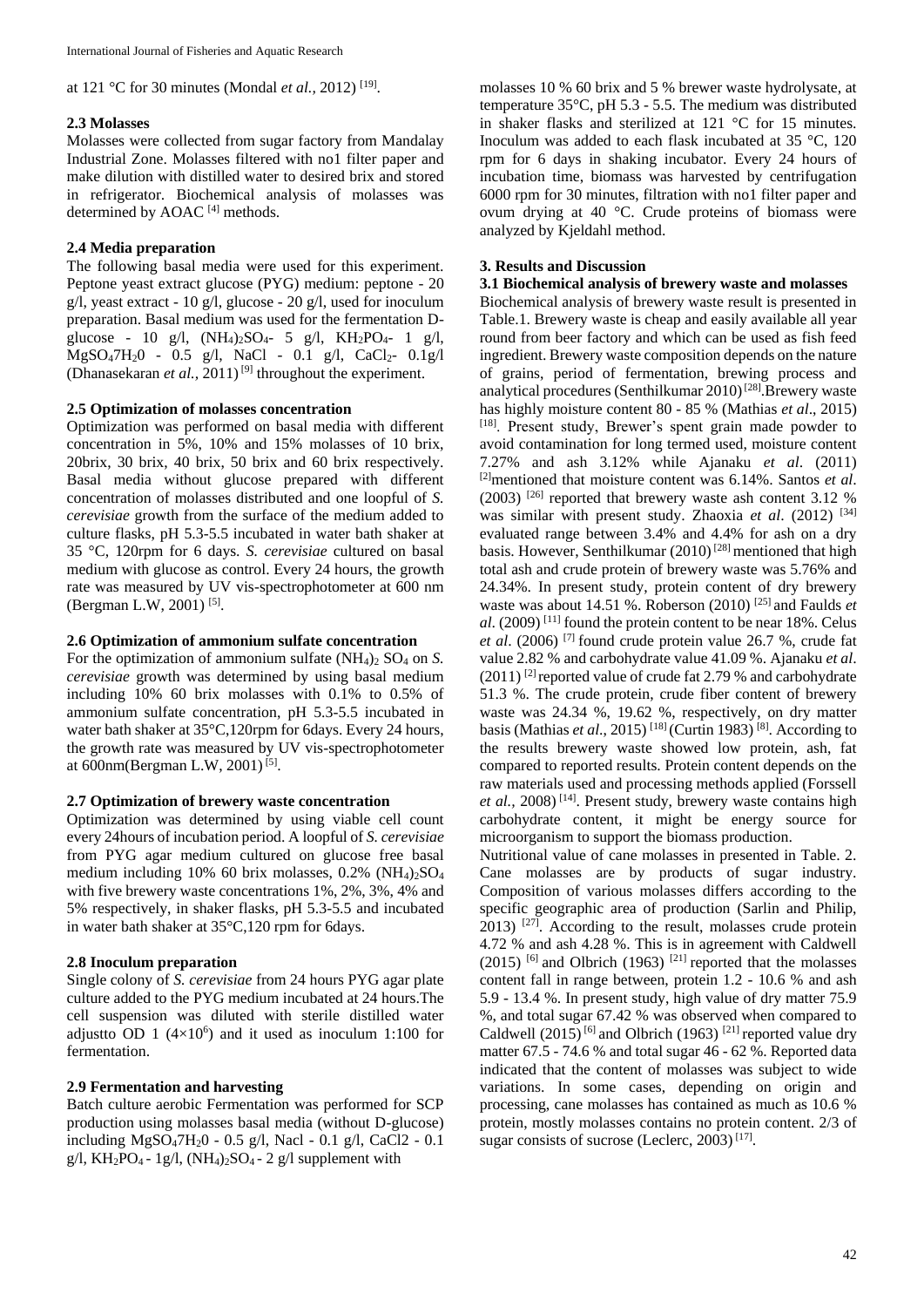**Table 1:** Chemical composition of brewary waste.

| Sample marked        | <b>Brewery waste</b> |
|----------------------|----------------------|
| Crude protein $(\%)$ | 14.51                |
| Fiber $(\%)$         | 27.94                |
| Fat $(\%)$           | 2.82                 |
| Carbohydrate (%)     | 41.09                |
| Moisture $(\%)$      | 7.27                 |
| Ash (%)              | 3.12                 |

**Table 2:** Chemical composition of cane molasses.

| Sample marked        | <b>Molasses</b> |
|----------------------|-----------------|
| Crude protein $(\%)$ | 4.72            |
| Ash (%)              | 4.28            |
| Dry matter $(\%)$    | 75.90           |
| Total sugar $(\%)$   |                 |

#### **3.2 Effects of molasses concentration on** *S. cerevisiae* **growth**

Fig. 1 illustrates the growth of *S. cerevisiae* in basal media with 5 % molasses at 10 - 60 brix during 6 days fermentation period. Maximum growth was observed on 4<sup>th</sup> day incubation at 60 brix 5 % concentration. Among the tested concentration control showed minimum growth rate of *S. cerevisiae* on1<sup>th</sup> day of incubation. Fig. 2 represents the effect of 10 % molasses concentration in different brix 10 - 60 on the growth of *S. cerevisiae* during 6 days fermentation period. The results revealed that the maximum growth rate occurred on 4 th day of incubation at 60 brix 10 % concentration. Minimum growth rate of *S. cerevisiae* was recorded on 1st day of incubation at 10 brix 10 % concentration. Fig. 3 shows the effect of 15 % molasses concentration in different brix 10 - 60 on the growth of *S. cerevisiae* during 6 days fermentation period. The maximum growth rate of *S. cerevisiae* was recorded at 60 brix  $15\%$  on  $4<sup>th</sup>$  day of incubation. The minimum growth rate was recorded in control on  $1<sup>st</sup>$  day of incubation. According to optimization results, among the different concentration (5%, 10%, 15%) of molasses in 10 – 60 brix, the optimum growth rate of *S. cerevisiae* was achieved by 60 brix 10 % on 4<sup>th</sup> day of incubation.

Yeast cell can grow on a variety of carbon source. Molasses is cheap source of carbon for fermentation and large-scale production of SCP biomass. It contains most of the nutrient required for yeast growth and rich source of minerals calcium, sodium, magnesium, copper, zinc, iron and manganese(Feedipedia, 2017) [13]. In present study, increased growth rate occurred along with increased molasses concentration from 5% to 10% in different brix when concentration increased to 15 % molasses in different brix was showed low growth rate. Sarlin and Philip  $(2013)$ <sup>[27]</sup> found that increased growth of marine yeast with increased molasses concentration however more than9mg/ml molasses concentration was found to have adverse effect and lesser growth. Periyasamy *et al*. (2009) [22] reported that bioethanol concentration increased along with molasses concentration increased 300g/l and further increasing of molasses inhibits the ethanol productivity of *S.cerevisiae*. In present study, better concentration was 10% when compared to 5% and 15%. Among the different brix in 10%, optimum molasses concentration was recorded on  $4<sup>th</sup>$  day of incubation at 60 brix 10%.Over all, after 4thday of fermentation the growth was likely to decline due to less nutrient and less activity of yeast. Some inhabitation effect occurs during long-term incubation period due to sugar depletion and less nutrient caused growth rate decline. Which mentioned that the consequences result

in decrease SCP production.



**Fig 1:** Growth of *S. cerevisiae* in control and basal medium with 10 – 60 brix 5 % molasses concentration for 6 days incubation periods. OD = optical density, the value indicates the means and error bar shows standard deviation, n=2.



**Fig 2:** Growth of *S. cerevisiae* in control and basal medium with 10 - 60 brix 10 % molasses concentration in for 6 days incubation periods. OD = optical density, the value indicates the means and error bar shows standard deviation, n=2.



**Fig 3:** Growth of *S. cerevisiae* in control and basal medium with 10 – 60 brix 15 % molasses concentration for 6 days incubation periods. OD = optical density, the value indicates the means and error bar shows standard deviation, n=2.

#### **3.3 Effects of ammonium sulfate and brewery waste concentration**

Fig. 4 reveals that 60 brix 10 % molasses supplement with basal media containing five ammonium sulfate concentration tested as a nitrogen source on the growth of *S. cerevisiae* for 6 days fermentation periods. *S. cerevisiae* growth results showed that the maximum growth rate occurred at the concentration  $0.20$  % on  $4<sup>th</sup>$  day and the minimum growth rate occurred at the concentration  $0.50\%$  on  $4<sup>th</sup>$  day. SCP production depends on substrates type and media composition. The yeast cell can grow on the variety of nitrogen source. The optimum ammonium sulfate concentration was 0.20 % on 4<sup>th</sup>day of fermentation period.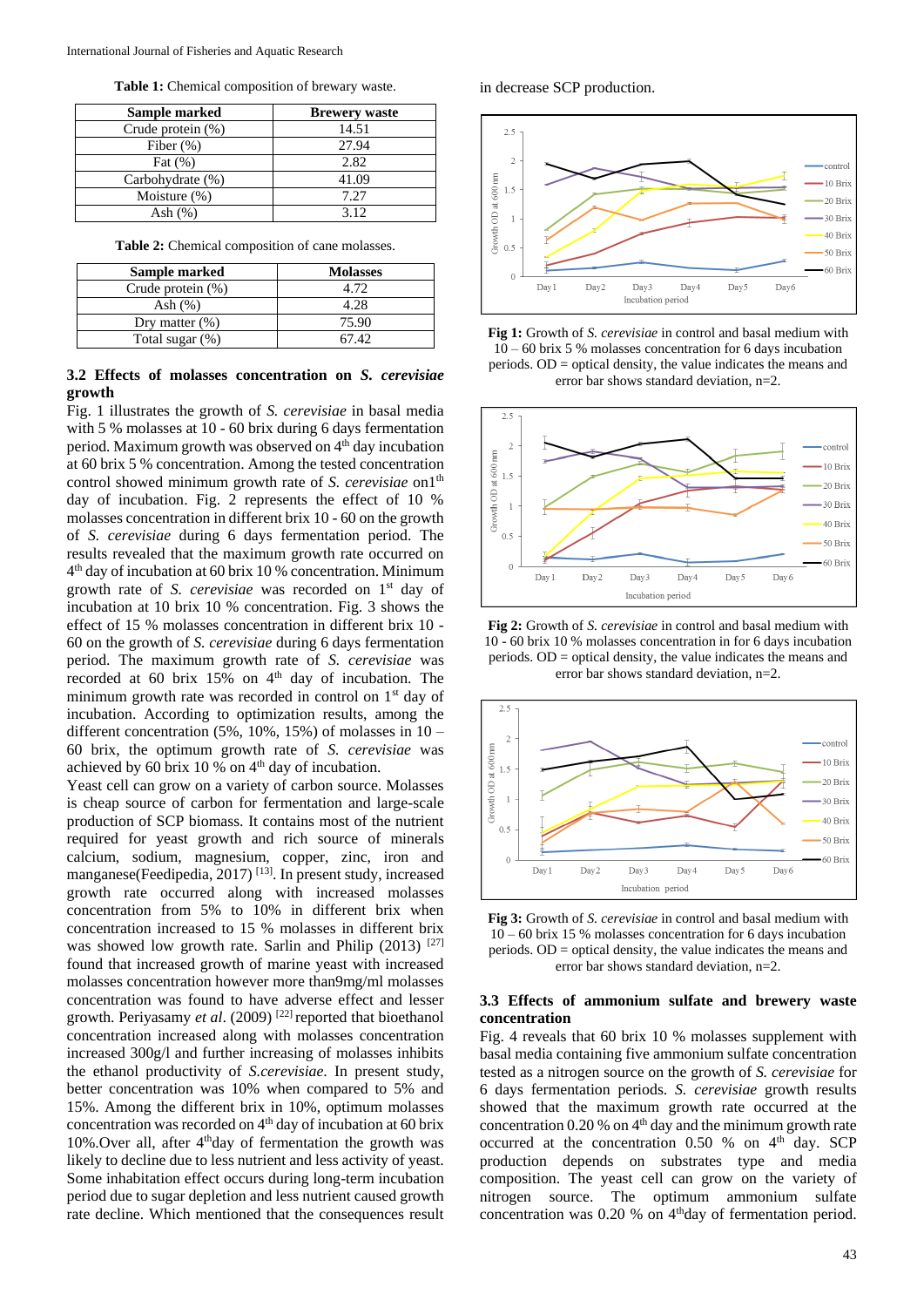The ammonium sulfate concentration increased to 0.50% the growth rate decreased. This result agreement with Hoda *et al.*  $(2010)$  [15] reported that excess amount of nitrogen source associated with ammonium ion may retarded growth rate.

Fig. 5 presents that effect of brewery waste concentration on the growth of *S. cerevisiae*. This study performed that the basal medium supplement with 60 brix 10 % molasses, 0.20% ammonium sulfate and different concentration (1%-5%) of brewery waste for 6 days fermentation. Brewery waste is locally available agricultural wastes product from beer factory the whole year. The optimum brewery waste concentration was 5% on  $4<sup>th</sup>$  day of incubation and the growth rate continuous decreased to 6<sup>th</sup>day. High carbohydrate content of brewery waste supports the *S. cerevisiae* growth. The same finding in fungus *Aspergillus terreus* showed maximum protein yield at 5% concentration of the substrate Eichomia and banana peels (Jaganmohan *et al.,* 2013) [16] Generally, high growth rate of *S. cerevisiae* occurred on 1<sup>th</sup> day of incubation in all concentration. This finding was revealed that *S. cerevisiae* inoculum size  $(4\times10^6)$  might be higher. Similar finding by A.O. Ojokoh and Uzeh (2005)<sup>[3]</sup> reported that viable cell count of *S. cerevisiae* in papaya extract medium were found to decrease after one or two days dueto disproportionate increase in growth and autolysis is likely to be increased with high initial inoculums (Reade and Gregory1975) [1].The minimum growth rate of *S. cerevisiae* by brewery waste concentration was  $5\%$  on  $6<sup>th</sup>$  day of incubation. It was indicated that prolong incubation time affected on *S. cerevisiae* growth.



**Fig 4:** Growth of *S. cerevisiae* at 0.10 - 0.50 % ammonium sulfate concentration in basal medium supplement with molasses (60 brix 10%) for 6 days incubation periods. OD= optical density, the value indicates the means and error bar shows standard deviation, n=2.



**Fig 5:** Growth of *S. cerevisiae* at different brewery waste concentration 1 - 5 % in molasses (60 brix 10%) basal medium with  $0.2\%$  (NH<sub>4</sub>)<sub>2</sub>SO<sub>4</sub>for 6 days incubation periods. CFU = Colony Forming Unit, the value indicates the means and error bar shows standard deviation, n=2.

#### **3.4 SCP biomass production**

Mean protein content and weight of SCP biomass are shown in Table. 3. Production of SCP biomass was performed by under optimization parameter, *S. cerevisiae* in basal medium with selected molasses concentration 60 brix 10 %, ammonium sulfate concentration 0.20 % and brewer waste concentration 5 %. Nutritional value of SCP depends on nature of substrate, organism and processing (Suman G *etal.,* 2015) [29]. Some finding revealed that SCP production from *S. cerevisiae* with different fruit waste such as orange, cucumber pineapple, papaya for animal feed (Mondal *et al*., 2012; Dhanasekaran *et al.,* 2011;A.O. Ojokoh and Uzeh, 2005) [19, 9, 3]. Papaya medium from dry biomass protein content showed 35.5% (A.O. Ojokoh and Uzeh, 2005)<sup>[3]</sup>. The highest crude protein 53.4% produced from cucumber peel by *S. cerevisiae* and orange peel with *S. cerevisiae* had 30.5%(Mondal *et al*., 2012) [19]. In present study, maximum dry biomass was 4.61g with 24% protein content was observed on 1st day of fermentation due to *S. cerevisiae* could not degrade substrate completely well and it didn`t enhance the protein content. The present finding was agreement with (Viva and Sinha, 2005)<sup>[33]</sup> reported that the study of SCP production by *Trichodarma harzianum* showed that high biomass on day 1 was occurred. The highest protein content of SCP biomass was 29% with 3.83g on 4<sup>th</sup> day of fermentation this is due to fully degrading substrate as energy and carbon source by *S. cerevisiae.* Maximum protein content and dry biomass of *S. cerevisiae* were recorded on 3thand 7<sup>th</sup> days of fermentation at 5% concentration of pineapple waste (Dhanasekaran *et al.*, 2011)<sup>[9]</sup>. More reduce fermentation substrate the greater the oxygen demand for growth and metabolism (Vasey and Powell, 1984)<sup>[32]</sup>. The protein content of SCP dry biomass gradually declined to26% with less biomass 3.38g on 6days of fermentation period. Increased fermentation period did not enhance protein content and weight of SCP biomass in batch fermentation due to limited amount of substrate concentration. Progressive decline of substrate has considered for energy requirement of organism for growth (Pirt, 1975)  $[23]$ . It's also meant that the protein of *S. cerevisiae* depleted and spoilage after 4 day of incubation period.

| Incubation period | <b>Biomass dry weight</b><br>gram in 100 mL | Protein content $(\% )$ |
|-------------------|---------------------------------------------|-------------------------|
| day1              | 4.61                                        | 24                      |
| day2              | 4.33                                        | 26                      |
| day3              | 3.68                                        | 27                      |
| day4              | 3.83                                        | 29                      |
| day <sub>5</sub>  | 3.40                                        | 26                      |
| day6              | 3.38                                        | 26                      |

**Table 3:** Mean crude protein content and weight of SCP dry biomass in different fermentation periods.

#### **4. Conclusion**

The growth of microorganism depends on many factors: pH, temperature, nutrient composition and incubation periods (Vasey and Powell, 1984)  $^{[32]}$ . This experiment was carried out to study the effect of substrate concentration, carbon, nitrogen source for SCP production. Higher molasses (15%) and  $(NH_4)$   $_2SO_4$   $(0.5\%)$  concentration showed inhabited the growth of *S. cerevisiae*. The increased in growth rate of *S. cerevisiae* were observed when increased brewery waste to 5% concentration. In this study to set media designed showed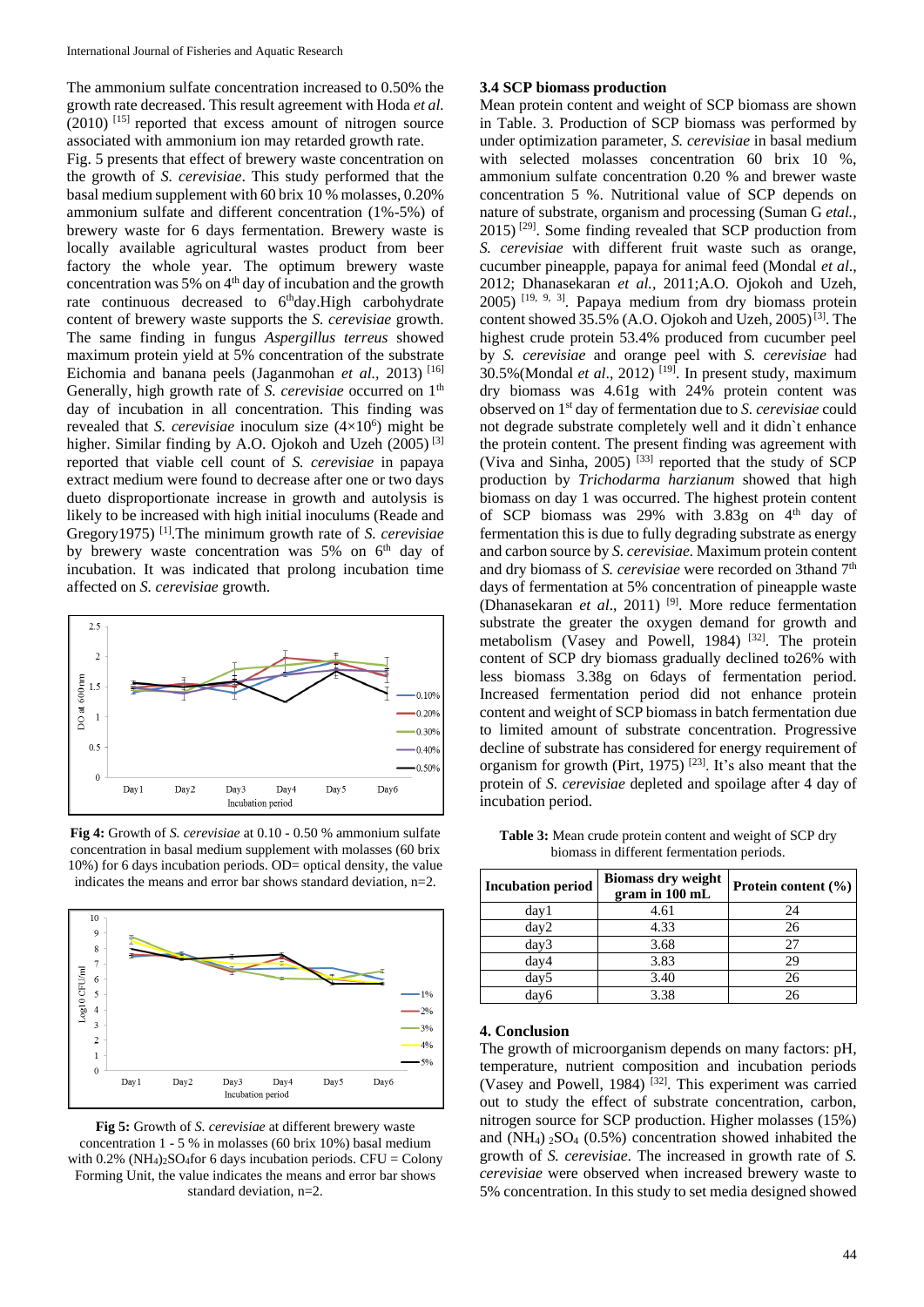that high carbon and low nitrogen ratio supplemented with some mineral. According to the optimization results, the following concentrations 60 brix 10 % molasses, 0.20 % ammonium sulfate and 5% brewery waste on 4<sup>th</sup> days of fermentation are recommended for SCP production. The best time for SCP production with 29% high protein content on 4<sup>th</sup> day of fermentation. The dry biomass was good texture and smell for fish feed, it can be used as appetizer that attract to fish. So that it has many potentials for fish feed ingredients. This experiment revealed that SCP can be produce from *S. cerevisiae* with brewery waste, it can be partially or fully replacement of high cost fish meal in aquaculture feed industry.

### **5. Acknowledgement**

The authors gratefully acknowledge Biotechnology Research Department, Kyaukse for providing financial and laboratory facilities. We would like to thank the support of Chemical Laboratory, Department of Research and Innovation to carry out this research work. Authors greatly appreciate to Dr.TT Naing Aung, Dr.TT Nyein, Dr. P Sandi and Ms.T khine who helped the part of research work.

### **6. References**

- 1. Reade AE, Gregory KF. High-temperature production of protein enriched feed from cassava by fungi. Applied Microbiology. 1975; 30(6):897-904.
- 2. Ajanaku KO, Dawudo FA, Ajanaku CO, Nwinyi OC. Functional andnutritional properties of spent grain enhanced cookies. American Journal of Food Technology. 2011; 6:763-771.
- 3. Ojokoh AO, Uzeh RE. Production of *Saccharomyces cerevisiae* biomass in papaya extract medium. African Journal of Biotechnology. 2005; 4(11):1281-1284.
- 4. AOAC. Official Methods of Analysis, 11th (ed), Association of Official Analytical Chemists, Washington DC, 1980, 595.
- 5. Bergman LW. Growth and maintenance of yeast. Methods in molecular biology. Vol.177.Two-hybrids systems: Methods and Protocols. Humana Press Inc. Totowa, NJ, 2001.
- 6. Caldwell D. Molasses in feeds. West way Trading Corporation: Cedar Lake. 2015,49-56.
- 7. Celus I, Brijs K, Delcour JA. The effect of melting and mashing on barley extractability. Journal Cereal Science. 2006; 44(2):203-211.
- 8. Curtin LV. Molasses general consideration. National Feed Ingredients Association: West Des Moines, Iowa, 1983, 10.
- 9. Dhanasekaran D, Lawanya S, Saha S, Thajuddin N, Panneerselvam A. Production of single cell protein from pineapple waste using Yeast. Innovative Romanian Food Biotechnology. 2011; 8:26-32.
- 10. FAO reports. Feeding the growing aquaculture sector; an analysis; sub-committee on aquaculture, sixth session, cape town, South Africa, (COFI:AQ/VI/2012/7), 2012, 26-30.
- 11. Faulds CB, Collins S, Robertson JA, Treimo J, Eijsink VGH, *et al*. Protease induced solubilization of carbohydrates from brewer's spent grain. Journal Cereal Science. 2009; 50:332-336.
- 12. Fazeli Z, Azari-Takami G. The best time and concentration of yeast probiotic enrichment of *Artemia urmiana* nauplii. Pakistan Journal of Biological

Sciences. 2006; 9(11):2159-2161.

- 13. Feedipedia. Sugarcane molasses. Animal Feed Resources Information System - INRA CIRAD AFZ and FAO, 2012-2017.
- 14. Forssell P, Kontkanen H, Schols HA, Hinz S, Eijsink VGH, Treimo J, *et al*. Hydrolysis of brewers' spent grain by carbohydrate degrading enzymes. Journal of Institute of Brewing. 2008; 114(4): 306–314.
- 15. Hoda S, DN Ghasem, RS Pouya and S Mazyar. Optimal growth of *Saccharomyces cerevisiae* (PTCC 24860) on pretreated molasses for the ethanol production: The Application of The Response Surface Methodology. Chemical Industryand Chemical Engineering Quarterly. 2010; 16(2): 199-206.
- 16. Jaganmohan P, Daas Purushottam Prasad SV. Production of single cell protein (SCP) with *Aspergillus terreus* using solid state fermentation. Europen Journal of Biological Science. 2013; 5(2):38-40.
- 17. Leclerc MC. Beet and cane molasses. Institut de l'Elevage. http://www. instelevage. asso.fr/ spip.phparticle484. 2003.
- 18. Mathias TRS, Alexandre VMF, Cammarota MC, Mello PPM. Characterization and determination of brewer's solid wastes composition. Journal of the Institute of Brewing. 2015; 121(3):400-404.
- 19. Mondal AK, Sengupta S, JBhowal DK. Bhattacharya. Utilization of fruit wastes in producing single cell protein. International Journal of Science, Environment and Technology. 2012; 1(5):430-438.
- 20. Nasseri AT, Rasoul-Amini S, Moromvat MH, Ghasemi Y. Production of single cell protein from fruit waste. AmericanJournal ofFood Technology.2011; 6(2):103- 116.
- 21. Olbrich H. The molasses. Fermentation Technologist: Institut für Zuckerindustrie: Berlin (Germany), 1963, 133.
- 22. Periyasamy S, Venkatachalam S, Ramasamy S, Srinivasan V. Production of bio-ethanol from sugar molasses using *Saccharomyces cerevisiae*. Modern Applied Science. 2009; 3(8):32-37.
- 23. Pirt SJ. Principles of microbes and cell cultivation. Blackwell Scientific Publications. Oxford, 1975.
- 24. Rana KJ, Siriwardena S, Hasan MR. Impact of rising feed ingredient prices on aqua feeds and aquaculture production. FAO Fisheries and Aquaculture Technical Paper 541.Rome. ISSN 2070-7010, 2009; 1-54.
- 25. Roberson JA, Anson KJA, Treimo J, Faulds CB, Brocklehhurst TF, Eijsink VGH, *et al*. Profiling brewing spent grain for composition and microbial ecology at the site of production. Food Science and Technology. 2010; 43(6):890-896.
- 26. Santos M, Jimenez JJ, Bartolome B, Godmaz C, Cordoves Nozal MJ. Variability of brewer's spent grain within brewery. Food Chemistery. 2003; 80(1):17-21.
- 27. Sarlin PJ, Philip R. A molasses based fermentation medium for marine yeast biomass production. International Journal of Research in Marine Science. 2013; 2(2):39-44.
- 28. Senthilkumar S, Mercy AD, Gangadevi P, Ally K, Shyama K. Chemical composition of brewery waste\*. Tamilnadu Journal of Veterinary & Animal Sciences. 2010; 6(1):49-51.
- 29. Suman G, Nupur M, Anuradhs Singh, Pradeep B. Single cell protein production: A review. International Journal